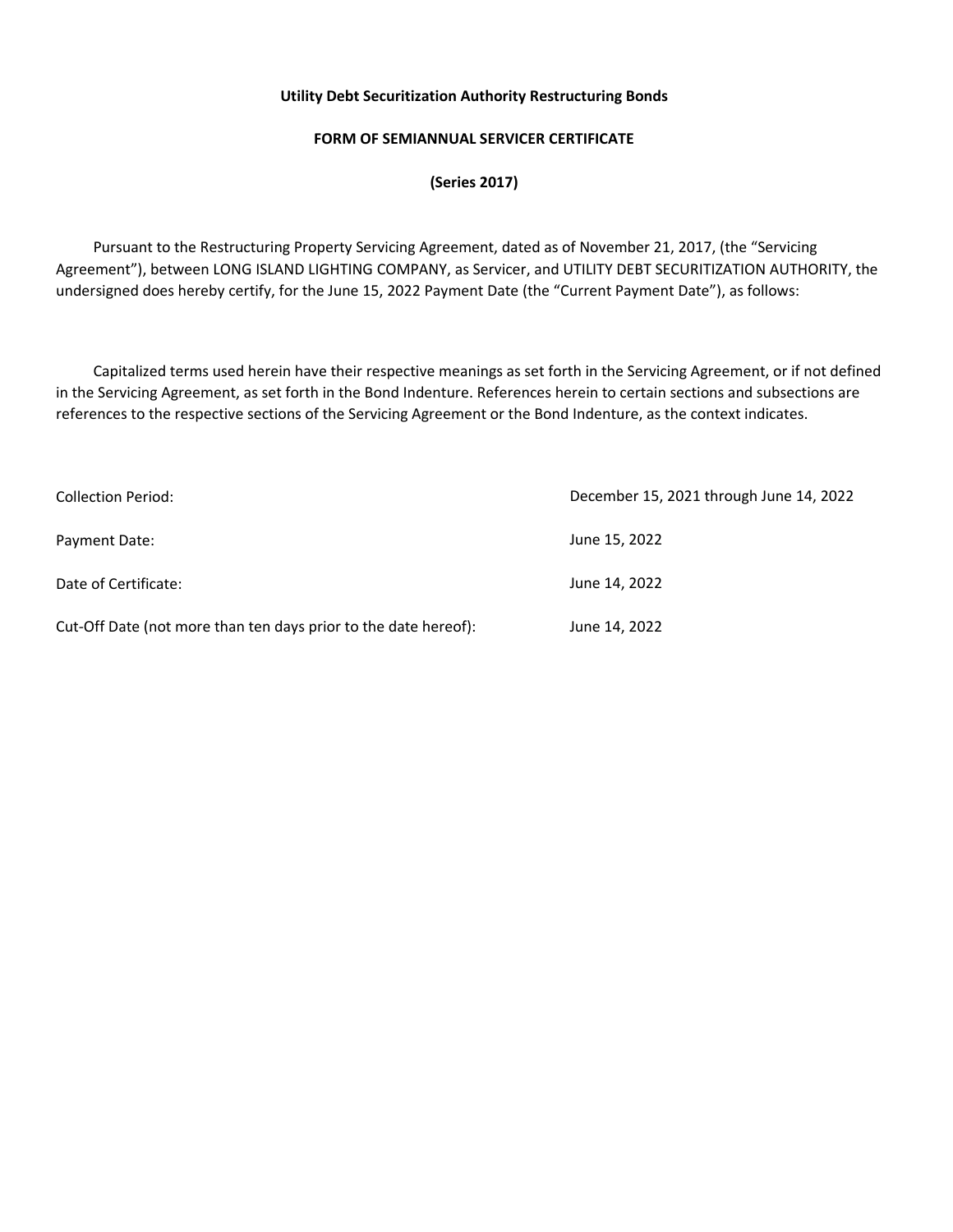#### **FORM OF SEMIANNUAL SERVICER CERTIFICATE**

### **(Series 2017)**

- (a) Available Amounts on Deposit in Collection Account (including Excess Funds Subaccount) as of Cut-Off Date (June 14, 2022): \$22,895,301.71
- (b) Actual or Estimated Remittances from the date in (a) above through the Servicer Business Date preceding Current Payment Date: \$0.00
- (c) Total Amounts Available to Trustee for Payment of Bonds and Other Ongoing Financing Costs: \$22,895,301.71 + \$7,224,560.00 (reserve fund) = \$30,119,861.71
- (d) Allocation of Available Amounts as of Current Payment Date allocable to payment of principal and interest on Bonds on Current Payment Date:

|        | <b>Principal Due</b> | Interest       | <b>Total Principal + Interest</b> |
|--------|----------------------|----------------|-----------------------------------|
| $T-1$  | \$0.00               | \$0.00         | \$0.00                            |
| $T-2$  | 0.00                 | 0.00           | 0.00                              |
| $T-3$  | 0.00                 | 0.00           | 0.00                              |
| $T-4$  | 0.00                 | 0.00           | 0.00                              |
| $T-5$  | 11,440,000.00        | 286,000.00     | 11,726,000.00                     |
| $T-6$  | 0.00                 | 293,125.00     | 293,125.00                        |
| $T-7$  | 0.00                 | 453,250.00     | 453,250.00                        |
| $T-8$  | 0.00                 | 464,625.00     | 464,625.00                        |
| $T-9$  | 0.00                 | 4,750.00       | 4,750.00                          |
| $T-10$ | 0.00                 | 4,875.00       | 4,875.00                          |
| $T-11$ | 0.00                 | 4,875.00       | 4,875.00                          |
| $T-12$ | 0.00                 | 5,000.00       | 5,000.00                          |
| $T-13$ | 0.00                 | 5,125.00       | 5,125.00                          |
| $T-14$ | 0.00                 | 5,250.00       | 5,250.00                          |
| $T-15$ | 0.00                 | 5,500.00       | 5,500.00                          |
| $T-16$ | 0.00                 | 5,625.00       | 5,625.00                          |
| $T-17$ | 0.00                 | 11,625.00      | 11,625.00                         |
| $T-18$ | 0.00                 | 12,125.00      | 12,125.00                         |
| $T-19$ | 0.00                 | 12,750.00      | 12,750.00                         |
| $T-20$ | 0.00                 | 13,375.00      | 13,375.00                         |
| $T-21$ | 0.00                 | 14,125.00      | 14,125.00                         |
| $T-22$ | 0.00                 | 14,875.00      | 14,875.00                         |
| $T-23$ | 0.00                 | 15,625.00      | 15,625.00                         |
| $T-24$ | 0.00                 | 16,375.00      | 16,375.00                         |
| $T-25$ | 0.00                 | 1,580,875.00   | 1,580,875.00                      |
| $T-26$ | 0.00                 | 1,552,125.00   | 1,552,125.00                      |
| $T-27$ | 0.00                 | 1,745,250.00   | 1,745,250.00                      |
| $T-28$ | 0.00                 | 2,067,500.00   | 2,067,500.00                      |
| Total: | \$11,440,000.00      | \$8,594,625.00 | \$20,034,625.00                   |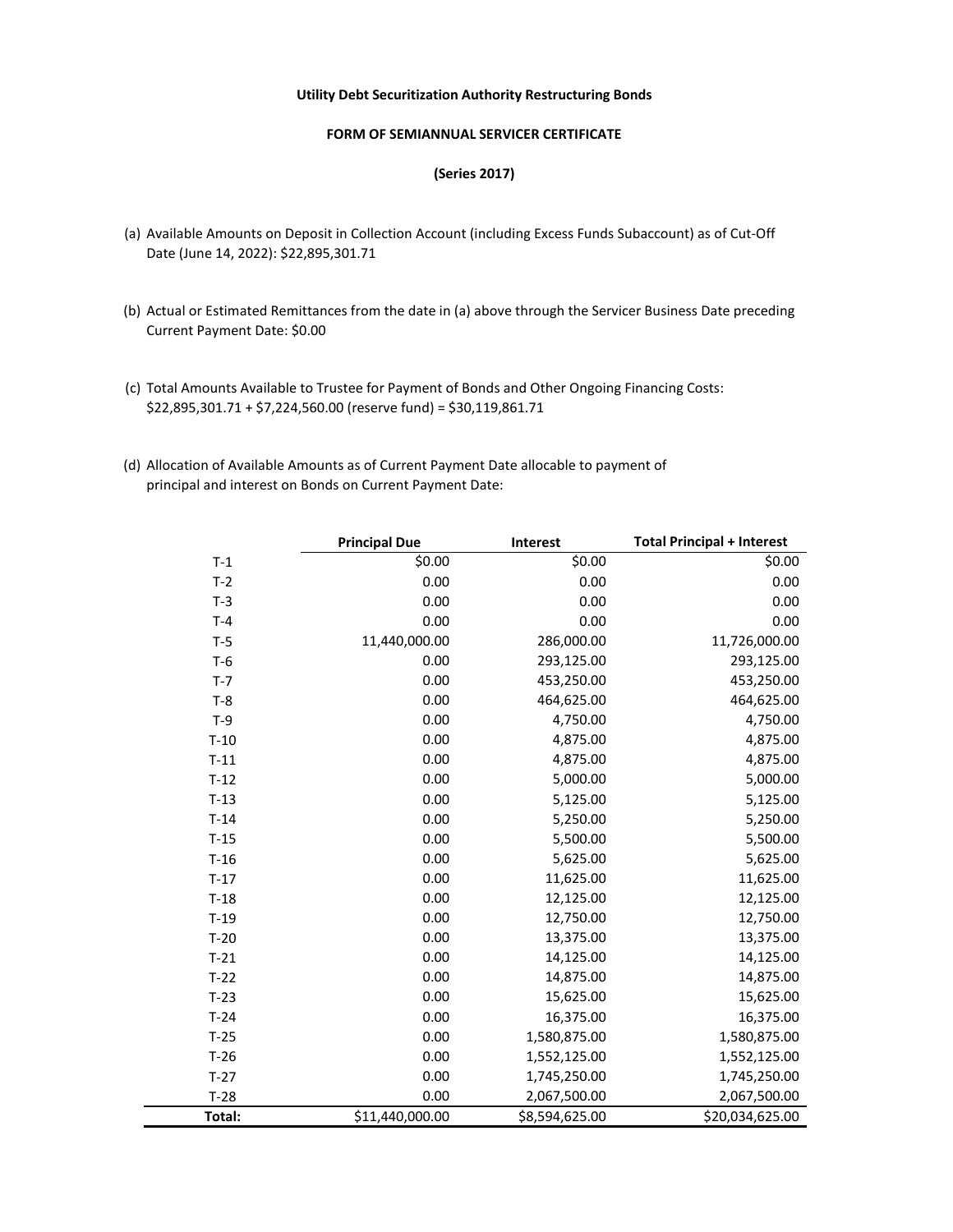## **FORM OF SEMIANNUAL SERVICER CERTIFICATE**

**(Series 2017)** 

(e) Outstanding Amount of Bonds prior to, and after giving effect to the payment on the Current Payment Date and the difference, if any, between the Outstanding Amount specified in the Expected Amortization Schedule (after giving effect to payments to be made on such Payment Date set forth above) and the Principal Balance to be Outstanding (following payment on Current Payment Date):

|        | Principal outstanding (as of | <b>Principal outstanding (following</b> |  |
|--------|------------------------------|-----------------------------------------|--|
|        | the                          | the payment on the Current              |  |
|        | date of this certificate):   | <b>Payment Date):</b>                   |  |
| $T-1$  | \$0.00                       | \$0.00                                  |  |
| $T-2$  | 0.00                         | 0.00                                    |  |
| $T-3$  | 0.00                         | 0.00                                    |  |
| $T-4$  | 0.00                         | 0.00                                    |  |
| $T-5$  | 11,440,000.00                | 0.00                                    |  |
| $T-6$  | 11,725,000.00                | 11,725,000.00                           |  |
| $T-7$  | 18,130,000.00                | 18,130,000.00                           |  |
| $T-8$  | 18,585,000.00                | 18,585,000.00                           |  |
| $T-9$  | 190,000.00                   | 190,000.00                              |  |
| $T-10$ | 195,000.00                   | 195,000.00                              |  |
| $T-11$ | 195,000.00                   | 195,000.00                              |  |
| $T-12$ | 200,000.00                   | 200,000.00                              |  |
| $T-13$ | 205,000.00                   | 205,000.00                              |  |
| $T-14$ | 210,000.00                   | 210,000.00                              |  |
| $T-15$ | 220,000.00                   | 220,000.00                              |  |
| $T-16$ | 225,000.00                   | 225,000.00                              |  |
| $T-17$ | 465,000.00                   | 465,000.00                              |  |
| $T-18$ | 485,000.00                   | 485,000.00                              |  |
| $T-19$ | 510,000.00                   | 510,000.00                              |  |
| $T-20$ | 535,000.00                   | 535,000.00                              |  |
| $T-21$ | 565,000.00                   | 565,000.00                              |  |
| $T-22$ | 595,000.00                   | 595,000.00                              |  |
| $T-23$ | 625,000.00                   | 625,000.00                              |  |
| $T-24$ | 655,000.00                   | 655,000.00                              |  |
| $T-25$ | 63,235,000.00                | 63,235,000.00                           |  |
| $T-26$ | 62,085,000.00                | 62,085,000.00                           |  |
| $T-27$ | 69,810,000.00                | 69,810,000.00                           |  |
| $T-28$ | 82,700,000.00                | 82,700,000.00                           |  |
| Total: | \$343,785,000.00             | \$332,345,000.00                        |  |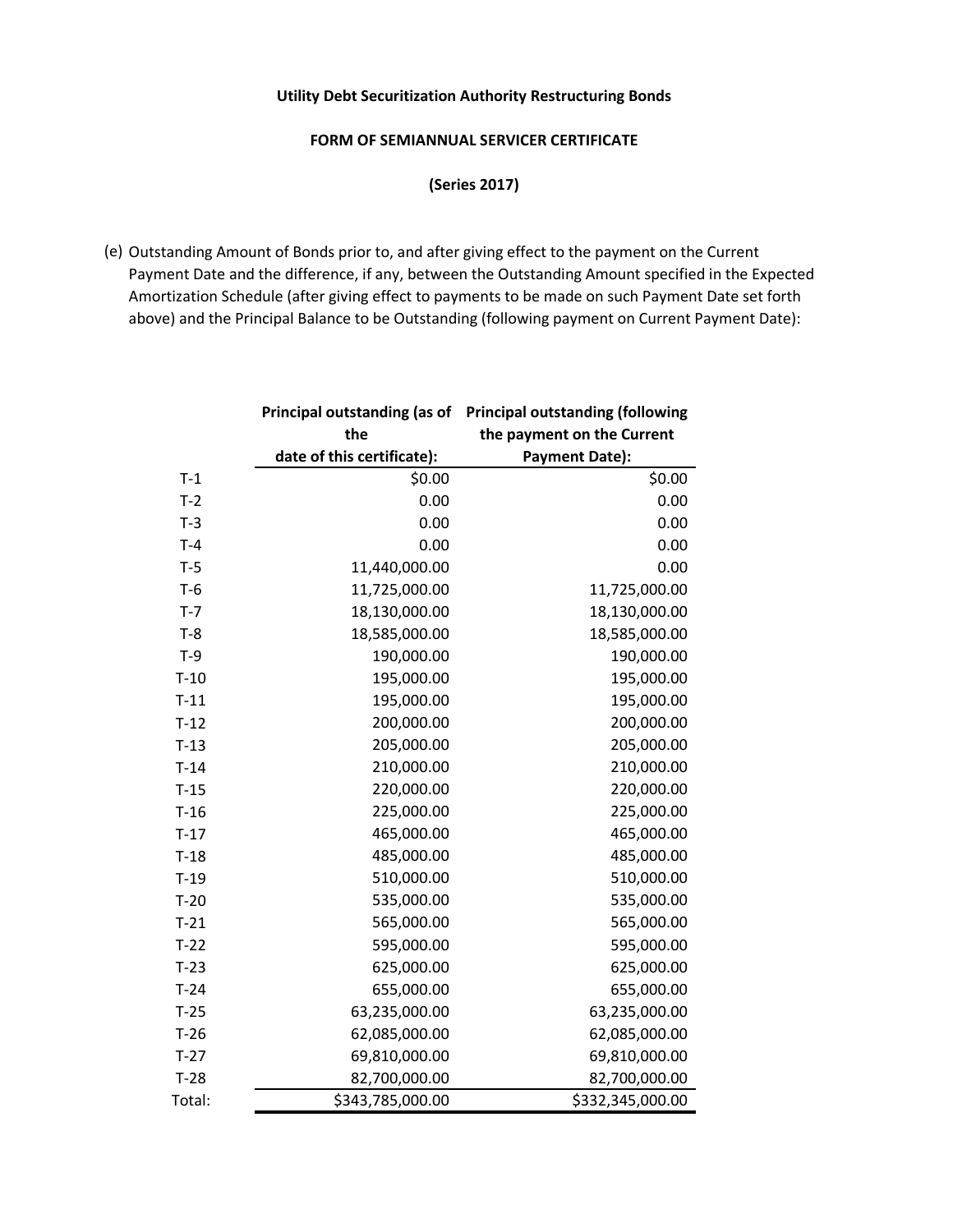#### **FORM OF SEMIANNUAL SERVICER CERTIFICATE**

#### **(Series 2017)**

(f) Difference between (e) above and Outstanding Amount specified in the Expected Amortization Schedule:

| $T-1$  | \$0.00 |
|--------|--------|
| $T-2$  | 0.00   |
| $T-3$  | 0.00   |
| $T-4$  | 0.00   |
| $T-5$  | 0.00   |
| $T-6$  | 0.00   |
| $T-7$  | 0.00   |
| $T-8$  | 0.00   |
| $T-9$  | 0.00   |
| $T-10$ | 0.00   |
| $T-11$ | 0.00   |
| $T-12$ | 0.00   |
| $T-13$ | 0.00   |
| $T-14$ | 0.00   |
| $T-15$ | 0.00   |
| $T-16$ | 0.00   |
| $T-17$ | 0.00   |
| $T-18$ | 0.00   |
| $T-19$ | 0.00   |
| $T-20$ | 0.00   |
| $T-21$ | 0.00   |
| $T-22$ | 0.00   |
| $T-23$ | 0.00   |
| $T-24$ | 0.00   |
| $T-25$ | 0.00   |
| $T-26$ | 0.00   |
| $T-27$ | 0.00   |
| $T-28$ | 0.00   |
| Total: | \$0.00 |

(g) All other transfers to be made on the Current Payment Date, including amounts to be paid to the Bond Trustee and to the Servicer pursuant to Section 8.02(e) of the Bond Indenture:

| Administrative Fee             | \$<br>66,666.68 |
|--------------------------------|-----------------|
| Servicer Fees and Expenses     | 75,699.57       |
| <b>Accounting Fees</b>         |                 |
| <b>Rating Agency Fees</b>      |                 |
| <b>Bond Counsel</b>            |                 |
| <b>Administration Expenses</b> |                 |
| Bond Trustee Fee and Expenses  | 24,000.00       |
| Total                          | \$166,366.25    |

#### **Ongoing Financing Costs:**